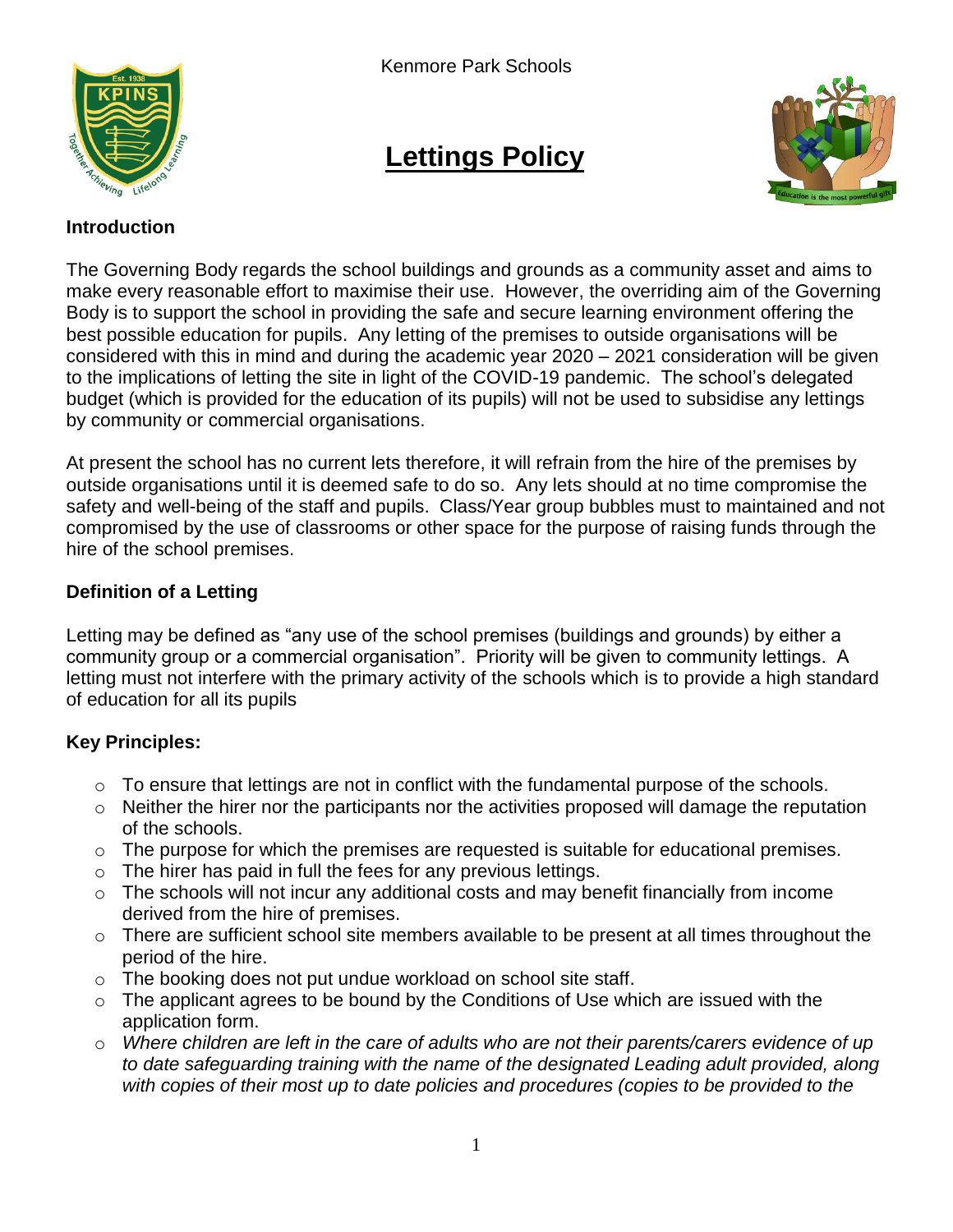## Kenmore Park Schools

*school as part of registration documentation) and for long term lets will be uploaded on the school website.* 

All lettings will be at the discretion of the Governing Body. A letting may be refused if that action is considered to be in the best interests of the schools.

## **Charges**

The Governing Body is responsible for setting charges for the letting of the school premises. A charge will be levied which covers the following:

- $\circ$  Cost of services (heating and lighting);
- $\circ$  Cost of staffing (additional security, caretaking and cleaning) including on-costs;
- o Cost of administration;
- o Cost of "wear and tear";
- o Cost of use of school equipment (if applicable, *with prior authorisation*);
- o Profit element (if appropriate)
- o Cost of Public Liability Insurance at 7% if buying into Local Authority;

The organisation hiring the premises will be informed in advance of the charge to be levied. The charges will be reviewed annually by the Governing Body, during the Summer Term if possible. The revised charges will be implemented from the beginning of the Autumn Term.

Proceeds from the hire of the schools will be shared equally between Kenmore Park Infant & Nursery School and Kenmore Park Junior School following deduction of administrative costs as will any other costs e.g. Site Supervisors salary.

#### **Insurance**

As part of the service level agreement between the schools and Harrow Council, it has been agreed that there is a fee for public liability insurance. For individuals and/or non-profit making organisations, all out of hours use of premises which has been approved by the Governors is indemnified for public liability in the sum of £5,000,000. However, a fee of 7% of the hire fee will be required as an insurance premium in addition to the rental, unless documented evidence can be provided by the hirer of alternative public liability insurance to a suitable level of indemnity. The insurance premiums resulting from lettings will be paid to Harrow Council as required.

#### **Administrative Process**

Organisations seeking to hire the school premises should approach the Lettings Administrator, who will identify their requirements and clarify the facilities available. The Letting Administrator will then liaise with the Headteachers.

When the Headteachers/Governing Body have given initial approval a Booking Form and a copy of the Conditions of Use will be sent to the hirer. The Booking Form should be completed giving full details of the lett and this along with the signed Condition of Use should be returned to the school for formal approval. The Booking Form will be signed by the Headteachers and the Site Supervisor and a copy returned to the person applying to hire the premises together with an invoice for the cost of the lett, in accordance with the Governing Body's current scale of charges. The hirer should